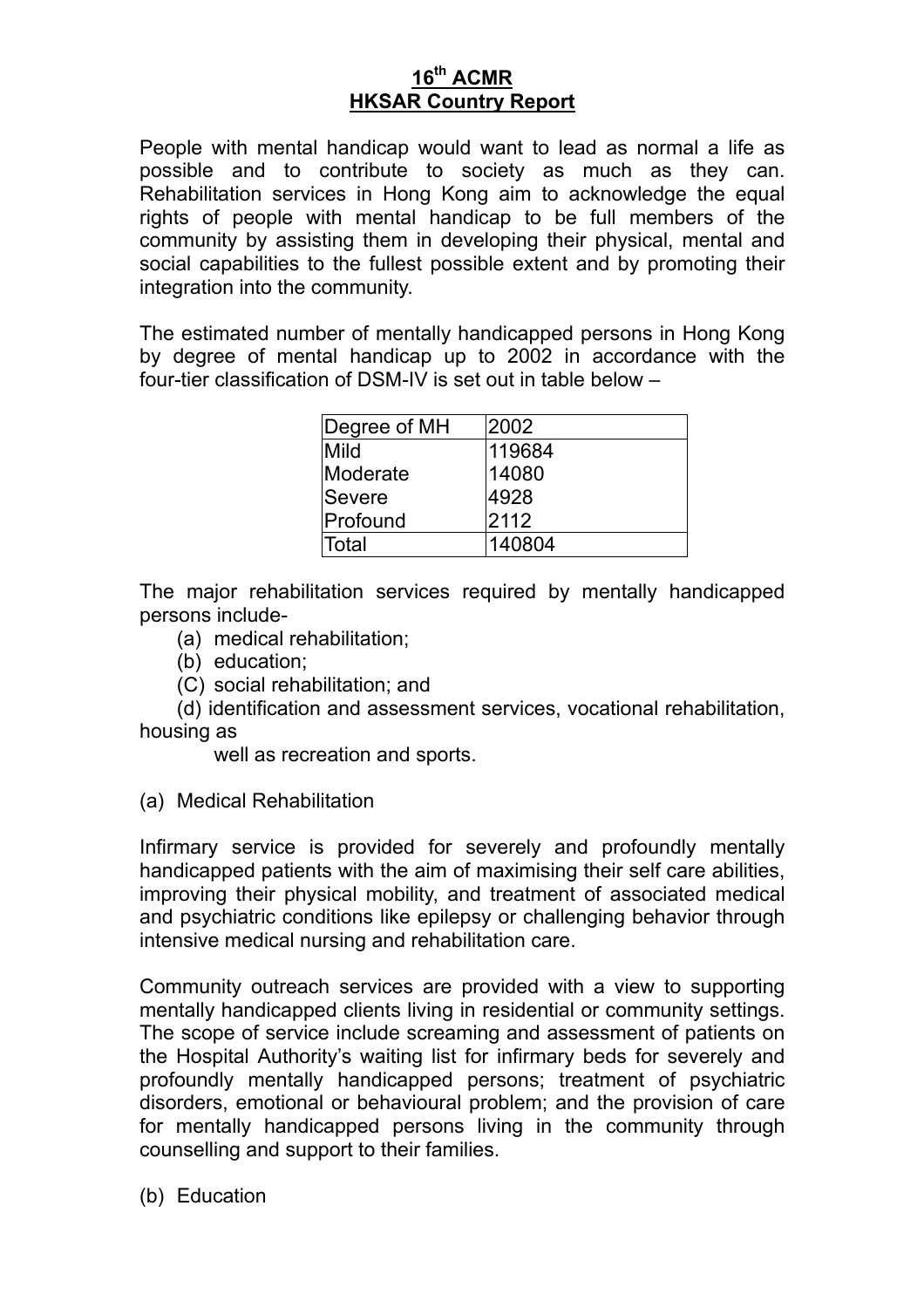School-age mentally handicapped children should receive education according to their specific needs caused by their disabilities. Mentally handicapped children are encouraged to receive education in ordinary schools as far as possible. Supportive services are provided either by the Education Department or by Schools as necessary to facilitate their integration. For those who cannot be integrated in ordinary schools, they are placed in special schools.

Mildly mentally handicapped children are encouraged to receive education in ordinary schools. Intensive remedial services are provided by the Education Department to facilitate their integration where necesssary. These services include – resources classes. resource teaching centres, peripatetic teaching service and advisory service for teachers.

(C) Social Rehabilitation

Residential services are provided for those mentally handicapped persons who cannot live independently, those who cannot be adequately cared for by their own means or by their family members, and those who live in areas far from where they receive schooling, training or employment (open, supported or sheltered). To meet the different needs of mentally handicapped persons and to prepare them for integration into community to achieve normalization, six types of residential services are provided in Hong Kong. These include small group home for mildly mentally handicapped children, supported hostel, hostel for moderately mentally handicapped persons, hostel for severely mentally handicapped persons, hostel for severely physically handicapped persons with mental handicap as well as care and attention home for severely disabled persons.

Day activity centre (DACs) provide day care, life skills and simple work training to people with severe mental handicap whose disabilities do not permit them to benefit from vocational, sheltered, supported or open employment. These centre help them become more independent in their daily living and prepare them for progression to sheltered or supported employment whenever feasible.

In 2002, Hong Kong government had introduced the concept of community-based approach for service to persons with mental handicap. Two main projects include Home-based training and support service and seven community-based projects.

Home-based training teams are extended to become Home-based Training and Support (HBTS) service. The total of 20 team aims to provide home-based training and establish support network for people with disabilities and their

families through utilization and integration of rehabilitation services and community resources.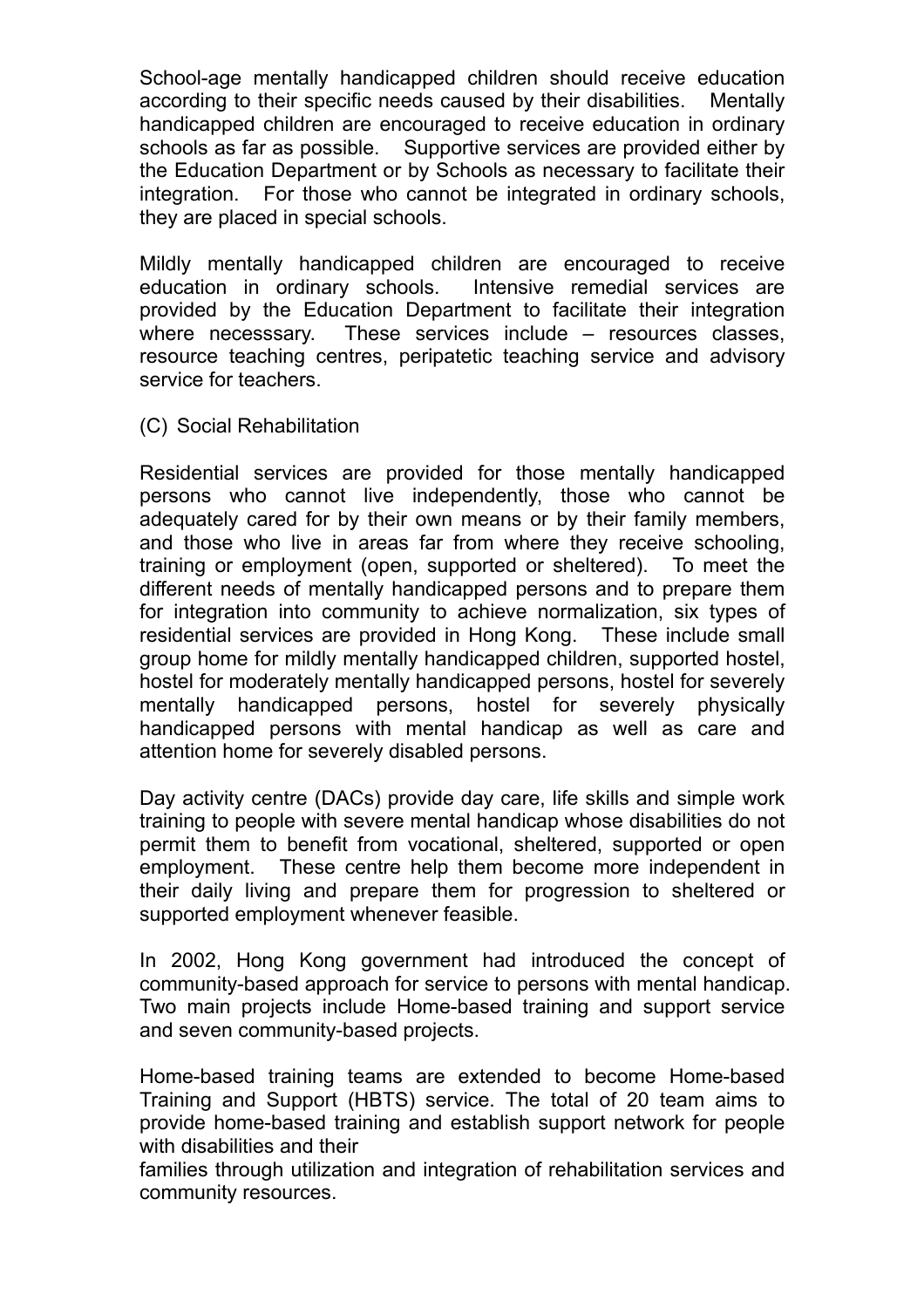The following range of services are provided:

(a) training and support services for mentally handicapped persons and their families including the provision of appropriate Individual Training and Support Plans;

(b) occupational therapy service for people with disabilities;

(c) network support service for people with disabilities and their families; and

(d) Day Activity Centre (DAC) service.

The objectives of New Community Support Projects for People with Disabilities and Their Families emphasize on strengthening carers' caring capacity, relieving their stress, as well as providing people with disabilities and their families a better quality of life. The new community support projects include:

## Holiday Care Service

Holiday Care Service for People with Disabilities provides a short-term day care service on a full-day or half-day basis in Hostels for People with Disabilities, Day Activity Centres, Sheltered Workshops, Parents Resource Centres and Social & Recreational Centres. People with disabilities can be given appropriate care during long school holidays, on public holidays, Saturdays and Sundays when their parents/carers are unable to look after them.

## Home Respite Service

Home Respite Service provides a day care service for people with disabilities charged on an hourly basis at the home of the service user. People with disabilities can be given appropriate care temporarily when their parents/carers are unable to look after them because of certain commitments.

#### Share Care Project

The project is provided by The Salvation Army. It offers support service to adult mentally handicapped persons living in the community and strengthens the capability of the families through networking them in a Club. The families registered as Club members of The Salvation Army in Lai King Home will be helped to build partnership between members. Members may obtain carers support services including counseling, parent-child activities, social functions, home care service and residential respite service to strengthen their caring skills and to relieve their caring duties.

Link Project - Support Link & Respite Link

The services of the Project include:

Support Link

- to provide concern and support to parents/carers of newborn babies with disabilities through individual counseling, support group and concern visits by parents of children with disabilities in order to